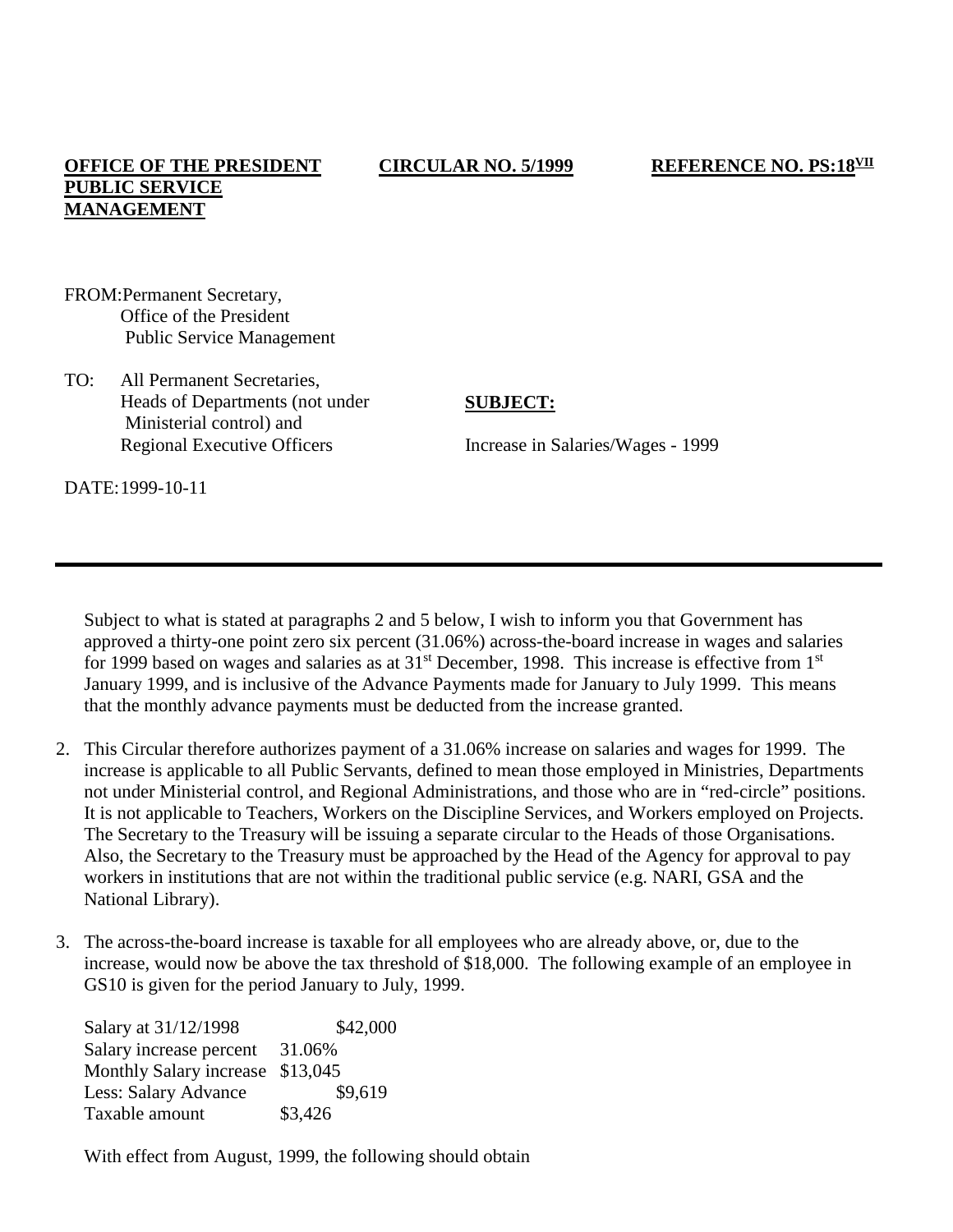| \$42,000                         |
|----------------------------------|
| 31.06%                           |
| Monthly Salary increase \$13,045 |
| \$13,045                         |
|                                  |

- 4. The approved salary structure within the Public Service has been adjusted by increasing each minimum, midpoint and maximum by thirty-one point zero ix percent (31.06%) of the respective numbers with effect from  $1<sup>st</sup>$  January 1999. Appendix I hereto shows the revised salary structure applicable with effect from  $1<sup>st</sup>$ January 1999. Where in the exercise of converting (increasing) the present salaries of workers, the resulting amount is less than the minimum of the relevant salary scale on which the substantive position is graded, or less than the commencing salary of the position if this is greater than the minimum, the higher amount shall be paid. This instruction should be carefully noted and observed.
- 5. Unless there is a specific provision in their contracts, the contents of this Circular are also not applicable to workers holding contractual appointments against posts listed in the authorized Inventory of the Public Service. Their conditions of employment are specified in the individual contracts. However, in cases where it is considered to be necessary and justifiable, suitable representation should be made to the Permanent Secretary, Public Service Management, Office of the President, for the salaries of such workers to be reviewed.
- 6. Please note that all those areas and issues not dealt with in this Circular should be construed in the light of instructions given in the Public Service Ministry's previous salaries/wages adjustment circulars, in particular No. 11/1989 dated 7<sup>th</sup> April, 1989 and 20/1989 dated 27<sup>th</sup> September, 1989. Also, all cases of doubt concerning the payment of the increases in salaries/wages must be referred to the Permanent Secretary, Public Service Management, Office of the President for advice and resolution.
- 7. The Ministry of Finance will shortly be approaching the National Assembly for Supplementary Provision to meet the payment of the increase. Permanent Secretaries, Heads of Departments (not under Ministerial control) and Regional Executive Officers should request funds from Agency 03 – Ministry of Finance, Programme 1 – Ministry Administration, Chart of Accounts 271 – Revision of Wages and Salaries. They should address their requests to the Secretary to the Treasury for the attention of the Budget Director. Form PL4Y (1) at Appendix II hereto, should be used to provide the relevant information.
- 8. Kindly bring the contents of this Circular to the attention of all the relevant accounting and Personnel Staff in your organisations for appropriate actions to be taken by them.

(R. Sivanand, A. A.) Permanent Secretary Public Service Management Office of the President

\_\_\_\_\_\_\_\_\_\_\_\_\_\_\_\_\_\_\_\_\_\_\_\_\_\_\_\_\_\_\_\_\_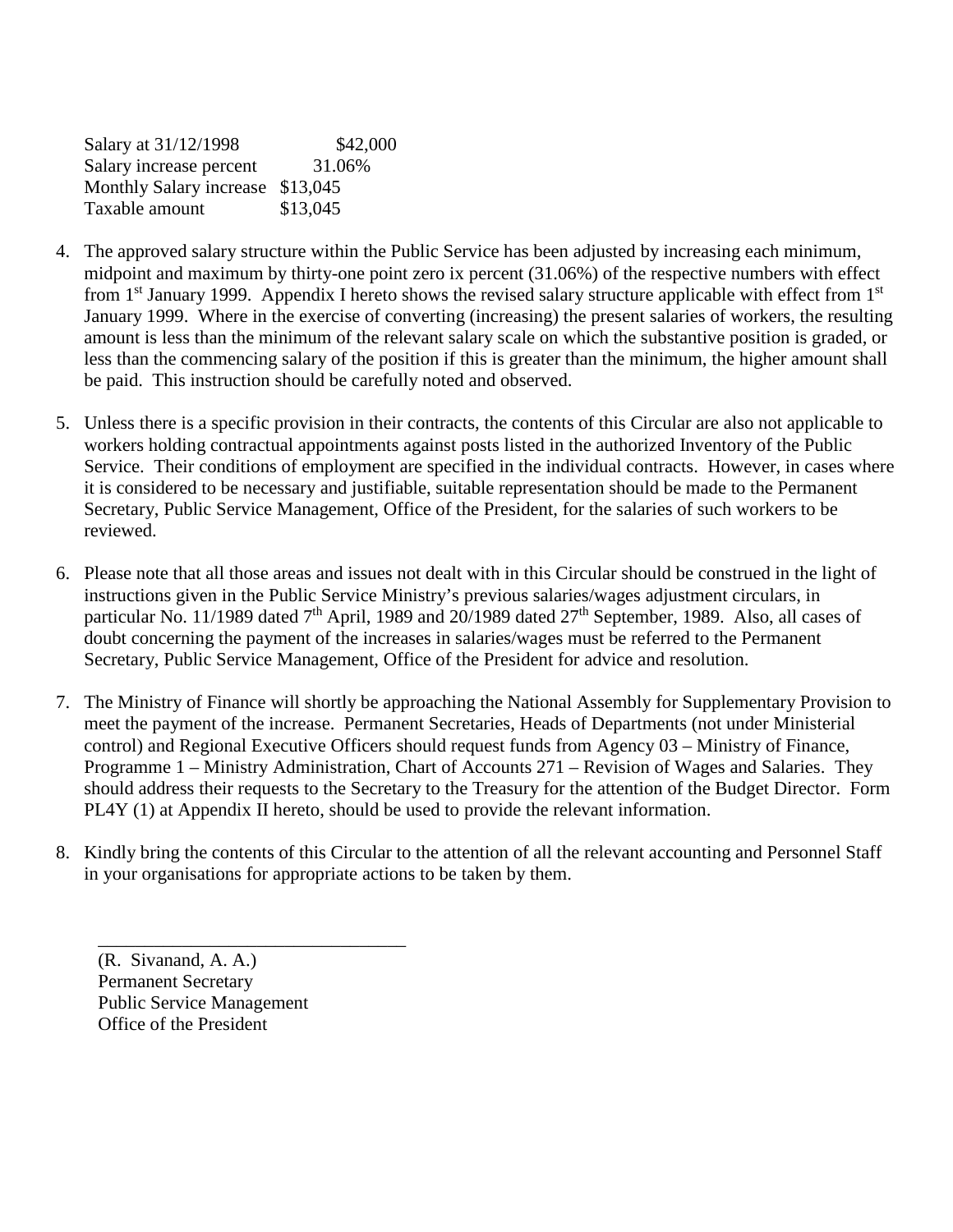## APPENDIX I

# SCHEDULE OF ADJUSTED 1-14 SALARY BANDS EFFECTIVE FROM 1ST JANUARY 1999

| <b>BAND</b>    | <b>MINIMUM</b> | <b>MIDPOINT</b><br>G\$/MONTH | <b>MAXIMUM</b><br>G\$/MONTH |
|----------------|----------------|------------------------------|-----------------------------|
|                | G\$/MONTH      |                              |                             |
| 1              | 15,000         | 16,060                       | 17,116                      |
| $\overline{2}$ | 16,365         | 17,664                       | 18,963                      |
| 3              | 17,689         | 19,149                       | 20,604                      |
| $\overline{4}$ | 18,496         | 20,060                       | 21,626                      |
| 5              | 20,839         | 23,540                       | 26,242                      |
| 6              | 23,989         | 27,110                       | 30,229                      |
| 7              | 27,626         | 34,242                       | 40,861                      |
| 8              | 33,684         | 42,090                       | 50,497                      |
| 9              | 40,775         | 52,136                       | 63,499                      |
| 10             | 50,427         | 66,485                       | 82,544                      |
| 11             | 63,420         | 84,439                       | 105,463                     |
| 12             | 78,072         | 107,781                      | 137,487                     |
| 13             | 98,821         | 136,420                      | 174,023                     |
| 14             | 120,251        | 171,753                      | 223,255                     |

## DAILY RATES

| <b>MINIMUM</b><br><b>BAND</b><br>G\$/MONTH |       | <b>MIDPOINT</b><br>G\$/MONTH |       |
|--------------------------------------------|-------|------------------------------|-------|
|                                            | 630   | 675                          | 717   |
|                                            | 687   | 743                          | 796   |
|                                            | 743   | 803                          | 865   |
|                                            | 776   | 841                          | 906   |
|                                            | 874   | 988                          | 1,101 |
|                                            | 1,007 | 1,136                        | 1,269 |
|                                            | 1,160 | 1,436                        | 1,716 |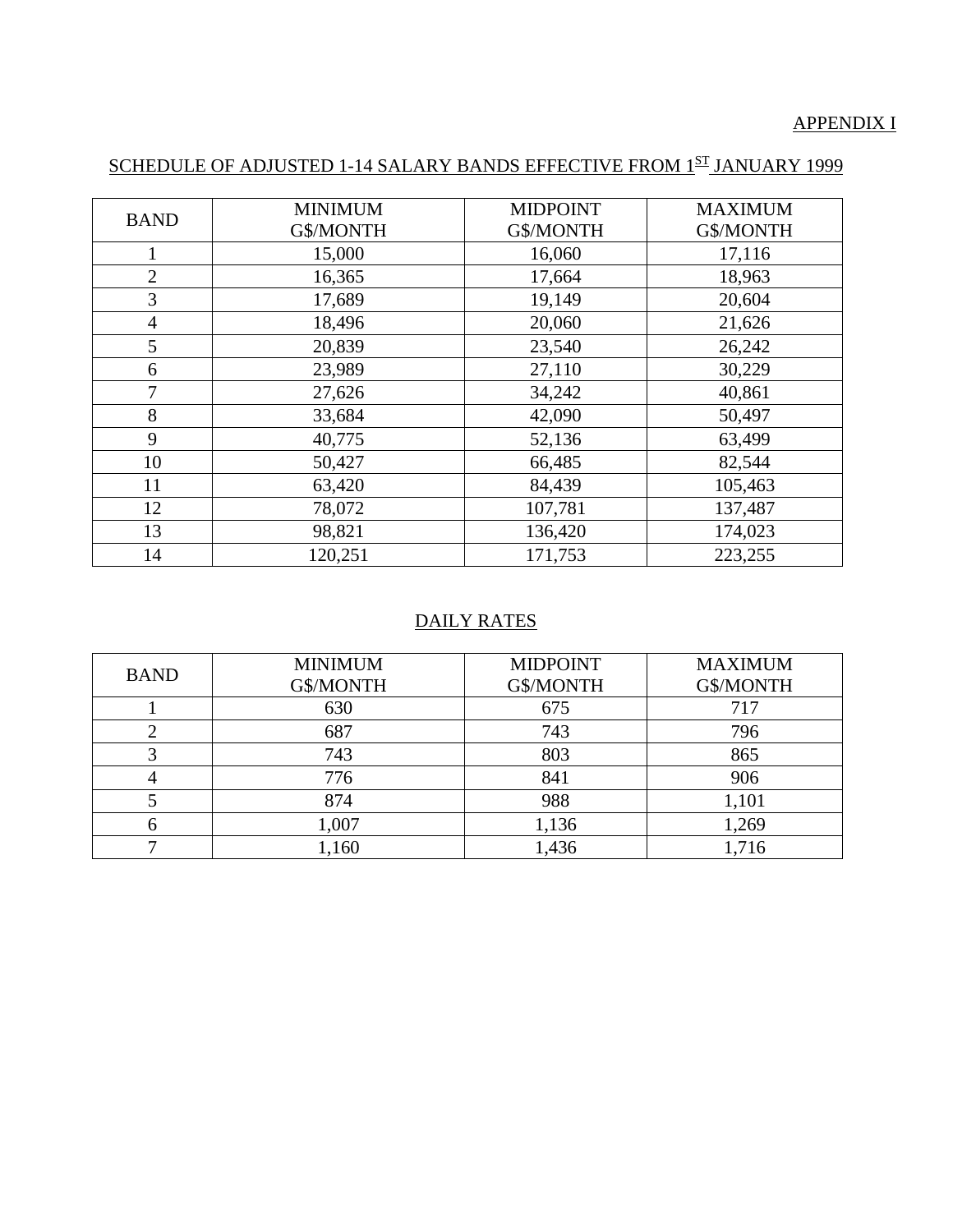ISSUED BY PUBLIC SERVICE MANAGEMENT, OFFICE OF THE ORESIDENT, 11 OCOTBER, 1999